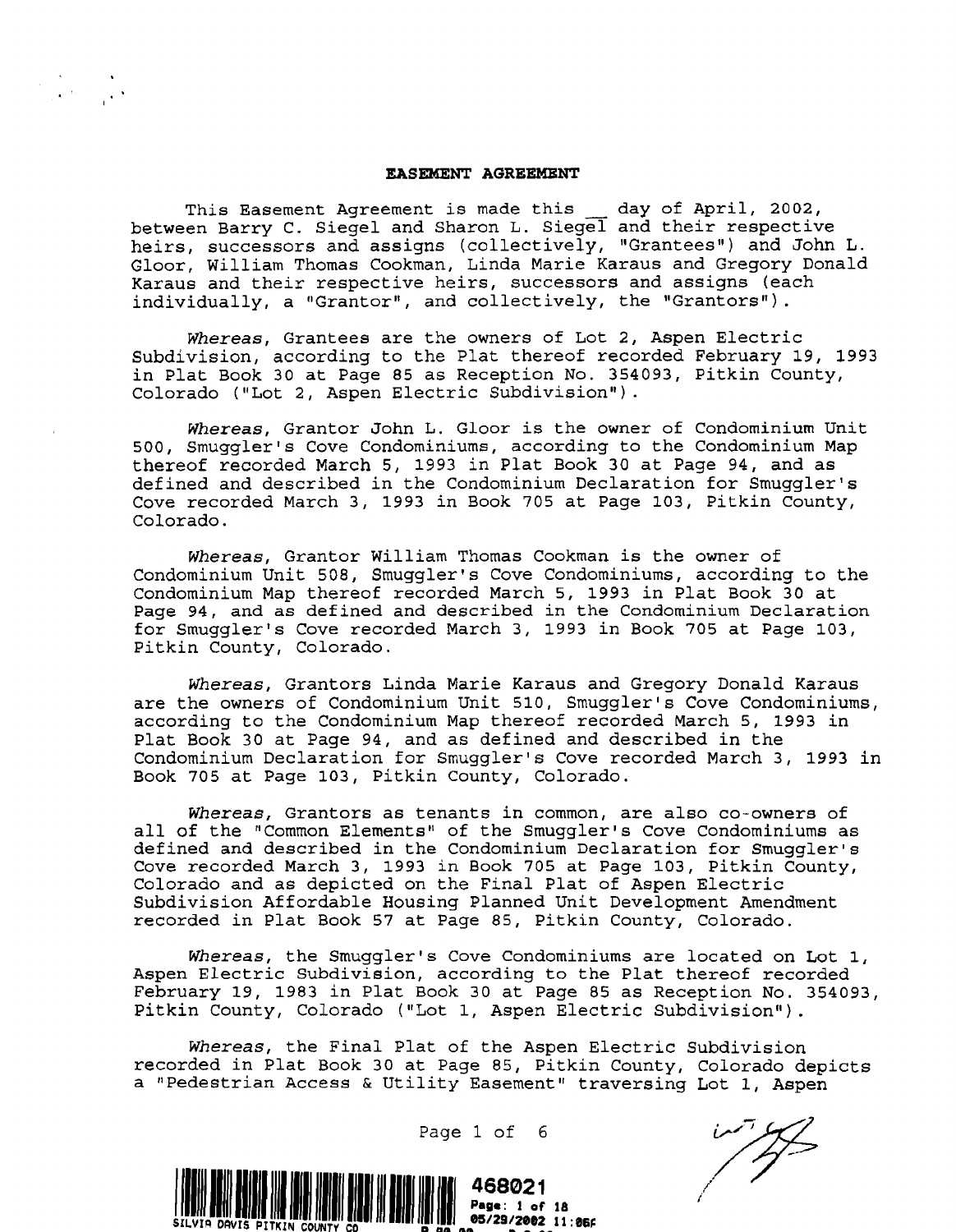Electric Subdivision for the benefit of Lot 2, Aspen Electric Subdivision, but does not dedicate the Pedestrian Access & Utility Easement for the use of Lot 2, Aspen Electric Subdivision.

*Whereas,* the Final Plat of the Aspen Electric SUbdivision Affordable Housing Subdivision Planed Unit Development Amendment recorded in Plat Book 57 at Page 85, Pitkin County, Colorado erroneously references recording information of Book 546, Page 575 for such "Pedestrian Access & Utility Easement" when a separate "Pedestrian Access & Utility Easement" was not recorded in the Office of the Clerk and Recorder of Pitkin County, Colorado.

*Now, therefore,* for a good and valuable consideration, the receipt and sufficiency of which are hereby acknowledged, the Grantors and Grantees enter into this Easement Agreement in order to provide for a dedication of a pedestrian access and utility easement over Lot 1, Aspen Electric Subdivision for the benefit of Lot 2, Aspen Electric Subdivision, in the location depicted on the Final Plat of the Aspen Electric Subdivision recorded in Plat Book 30 at Page 85, Pitkin County, Colorado and in the location depicted on the Final Plat of Aspen Electric Subdivision Affordable Housing Planned Unit Development Amendment recorded in Plat Book 57 at Page 85, Pitkin County, Colorado.

1. Grant of Easement. Grantors hereby grant to Grantees and Grantees· heirs, successors and assigns, a perpetual easement and right-of-way under and across Lot 1, Aspen Electric Subdivision for the purpose of providing pedestrian access to and from Lot 2, Aspen Electric Subdivision, and for the installation, maintenance, repair, operation, replacement and removal of utilities to serve Lot 2, Aspen Electric Subdivision. The easement and right-of-way shall be twenty (20) feet in width and shall be located along the alignment depicted on the Final Plat of the Aspen Electric Subdivision and the Aspen Electric Subdivision Affordable Housing Subdivision Planned Unit Development Amendment; provided that the easement and right-of-way shall also include any portion of Lot 1, Aspen Electric Subdivision where a staircase currently in place on Lot 1, Aspen Electric Subdivision as depicted on the Final Plat of the Aspen Electric Subdivision Affordable Housing Subdivision Planned Unit Development Amendment deviates from the twenty (20) foot wide alignment.

2. Restoration of Surface. In the event that Grantees disrupt any structures, shrubbery, or landscaping on the surface of the easement and right-of-way in connection with the rights granted herein, Grantees shall be responsible for the reasonably prompt restoration of any disturbed structures, shrubbery, or landscaping on the surface of the easement and right-of-way in connection with Grantees! exercise of their rights as granted herein.

3. Pedestrian Access; Staircase. The easement and right-of-way granted herein provides for pedestrian access to and from Lot 2,



 $570$ 

Page  $2$  of  $6$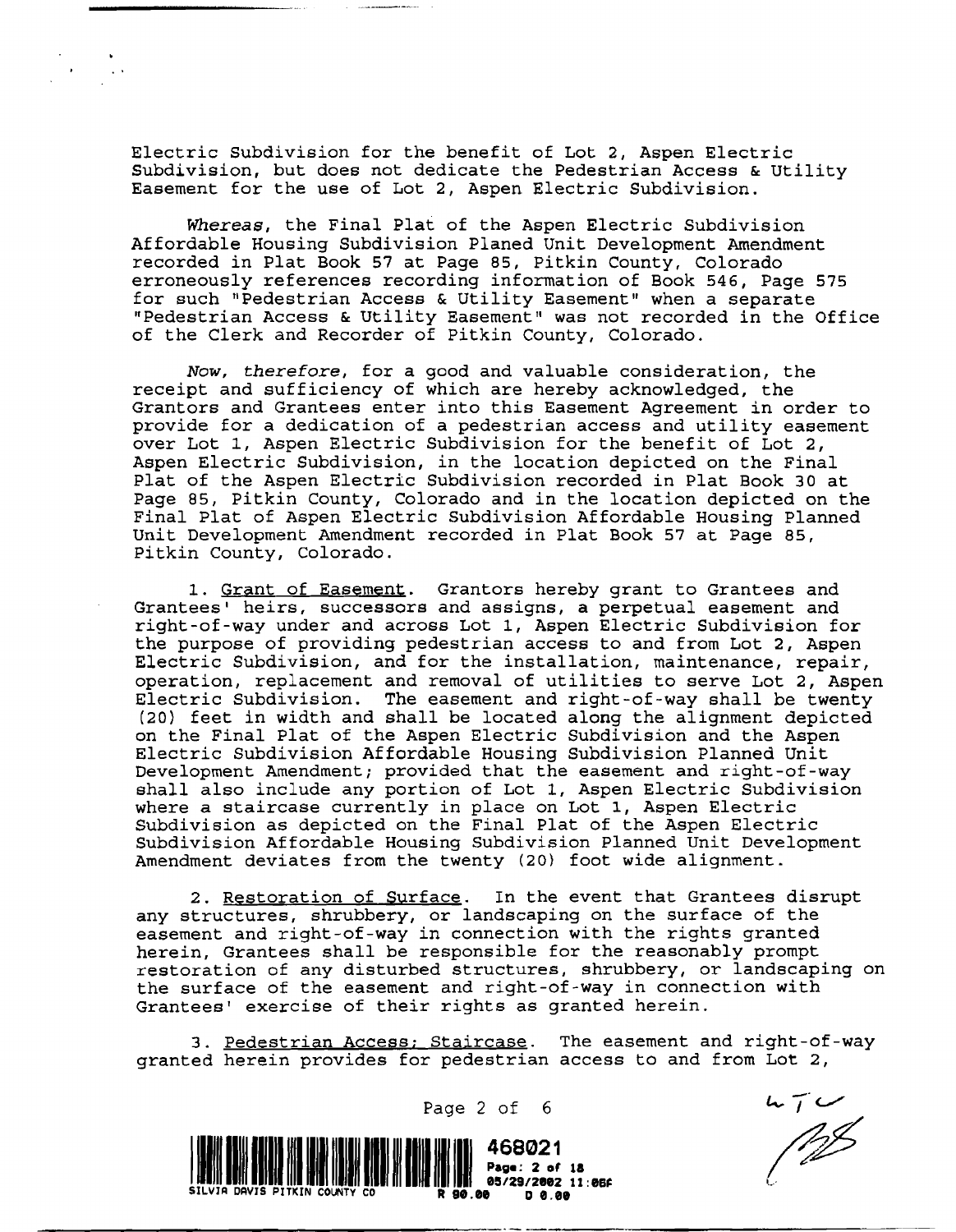Aspen Electric Subdivision. In connection therewith, Grantees have previously constructed a staircase crossing Lot 1, Aspen Electric Subdivision as depicted on the Final Plat of the Aspen Electric Subdivision Affordable Housing subdivision Planned Unit Development Amendment. From time to time, Grantees may remove or repair such existing staircase, and may replace or alter such existing staircase with a new staircase complying with the City of Aspen Building Code, and constructed with different materials in the same or in a different location from the existing staircase, as long as such new staircase, as it crosses Lot 1, Aspen Electric Subdivision, is located within the alignment of the easement and right-of-way as provided for herein, including any portion of Lot 1, Aspen Electric Subdivision where the existing staircase currently in place deviates from the twenty (20) foot wide alignment depicted on the Final Plat of the Aspen Electric Subdivision and the Aspen Electric Subdivision Affordable Housing Subdivision Planned Unit Development Amendment.

4. Ratification of Prior Easement. Grantees and Grantors hereby ratify and confirm the terms, conditions, rights, and obligations of the Agreement entered into among Grantees and Robert C. and Glenda Smith recorded on September 22, 1987 and recorded in Book 546 at Page 515, Pitkin County, Colorado providing for among other things, the Grantees' grant of an easement "over the northwest corner of Lot 3 of Sunny Park North Subdivision so as to provide the Smiths with access to a common utility connection  $\ldots$ ."

5. Ownership. Grantors represent and warrant that Grantors are the owners of Lot 1, Aspen Electric Subdivision and that Grantors have the right to grant this easement and right-of-way.

6. Approval of Association. Grantors represent and warrant that the terms and provisions of this Easement Agreement have been ratified and approved by the Smuggler's Cove Condominium Association.

7. Heirs, Successors and Assigns. This Easement Agreement shall inure to the benefit of and be binding upon the respective *heirs,* personal representatives, successors and assigns of the parties, shall be deemed a covenant running with the land for the use and benefit of Lot 2, Aspen Electric subdivision, and as a burden upon Lot 1, Aspen Electric Subdivision, and shall remain in full force and effect so long as the easement and right-of-way provided for herein shall be utilized for the purposes for which the easement and right-of-way were granted.

8. Indemnification. Each party shall hold harmless and indemnify the other party from any liability for personal injury, property damages, claims, demands, costs or liabilities, including reasonable attorney's fees, resulting from or arising out of any installation, repair, operation, maintenance, or use of the easement and right-of-way, or arising out of the *negligence* or wilful misconduct of the indemnifying party or his, her or its respective

Page 3 of 6



 $\frac{1}{\sqrt{2}}$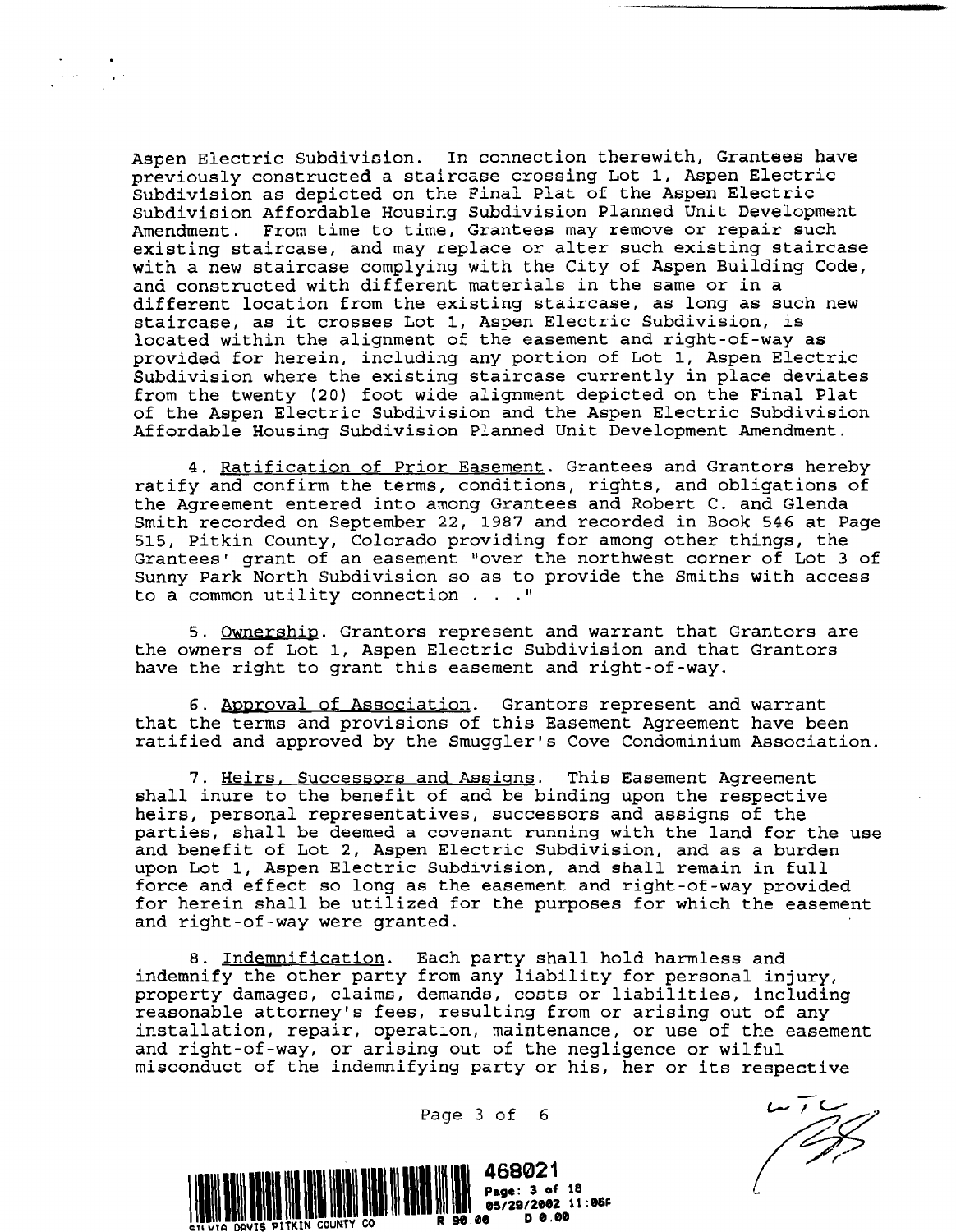

employees, agents, and representatives.

9. Notice. All notices hereunder shall be in writing and shall be deemed to have been duly given on the date of personal delivery or three days after deposit in the United States Mail, postage prepaid, certified or registered, and properly addressed to the mailing address of the parties at their addresses set forth in this Easement Agreement. Any party, or any successor or assign to a party, may change its address for purposes of notice, by giving notice as provided above, and recording in the real property records of Pitkin County, Colorado a notice referencing this Easement Agreement and the legal description of the Property.

10. Counterparts. This Easement Agreement may be executed in multiple counterparts, in writing or by legible facsimile copy, each of which shall constitute an original, but all of which, taken together, shall constitute one and the same instrument.

11. Miscellaneous. This Easement Agreement constitutes the entire agreement between the parties with respect to the subject matter hereof and supercedes all prior and contemporaneous representations, understandings and agreements. No provision of this Easement Agreement may be waived except in a writing executed by all of the parties hereto. The rule of strict construction shall not apply to this Easement Agreement and this Easement Agreement shall be given reasonable construction without construing the Easement Agreement against the party who drafted it. In the event of any action or proceeding to enforce the provisions of this Easement Agreement, the prevailing party shall be entitled to recover his, her or its reasonable attorney's fees and costs, in addition to any other relief to which he, her or it may be entitled.

IN WITNESS WHEREOF the parties have duly executed this Easement Agreement on the date set forth above.

Dated: April (6, 2002 Síegel Rarrv Dated: April  $/6$ , 2002 Sharon L. Siegel  $2\prime\mathcal{O}$ مصصة (address) State of Oslorado County of Pitkin<br>Subseribed and sworn to before me fries of  $2002.$ witness my hand and oppigalises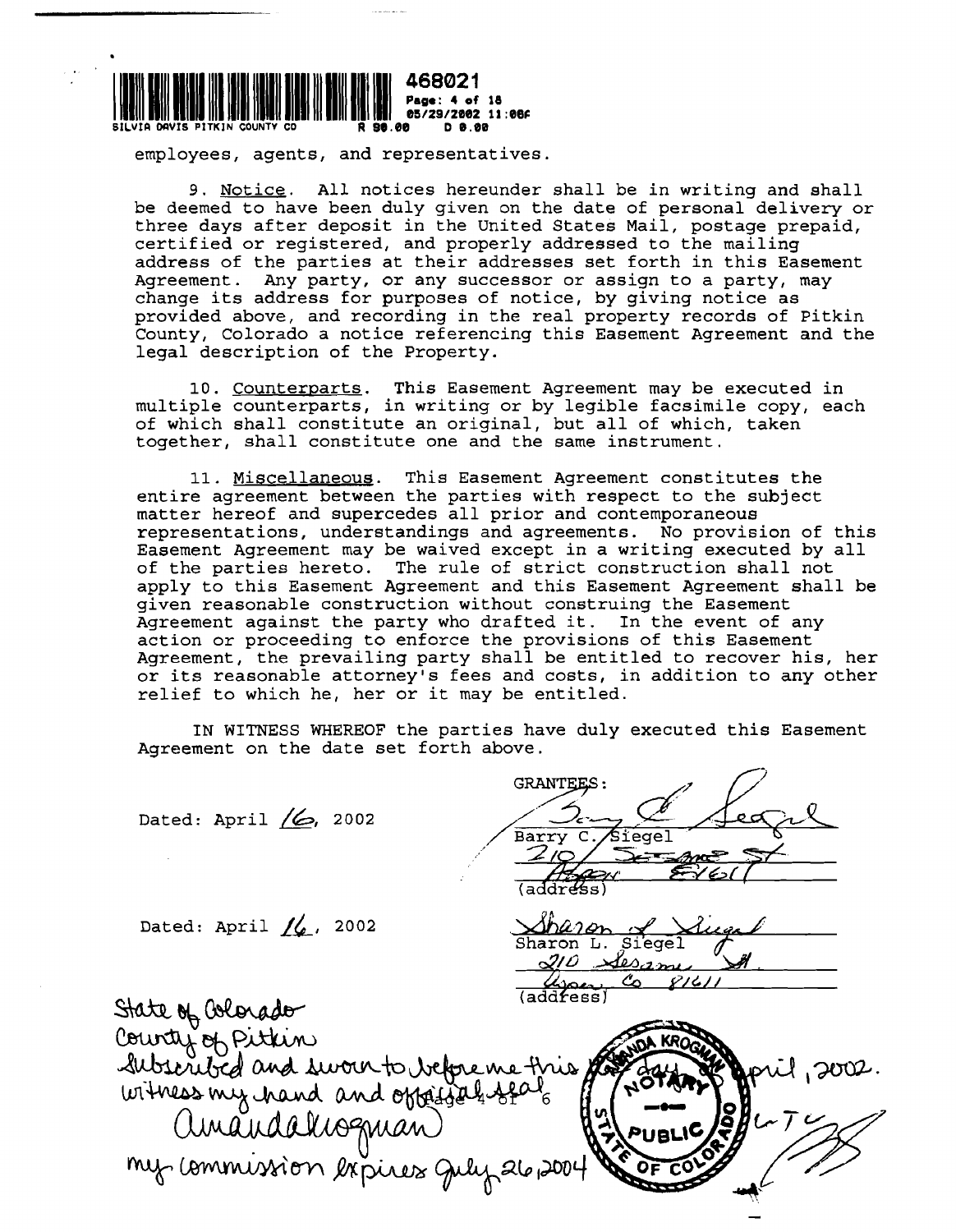Dated: April \_\_\_, 2002 Dated: April  $/6$ , 2002 Dated: April \_\_\_, 2002 John L. Gloor (address) (address) william Thomas Cookman<br>506 *AMG C.A* (address) Linda Marie Karaus (address)

Dated: April \_\_\_, 2002

Gregory Donald Karaus

(address)



Page 5 of 6

<sup>n</sup>

GRANTORS: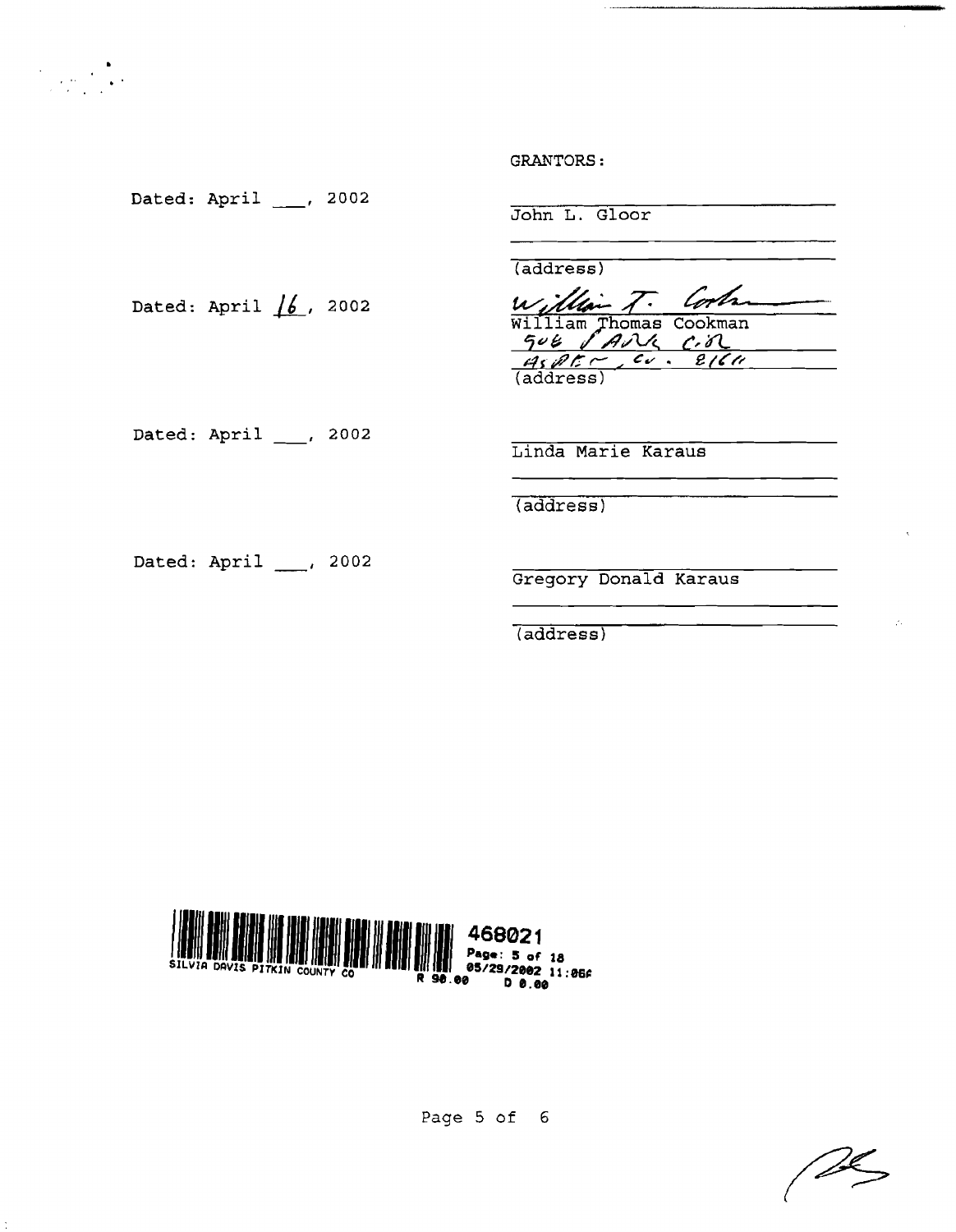| STATE OF COLORADO<br>SS                                                                                                                                                                    |
|--------------------------------------------------------------------------------------------------------------------------------------------------------------------------------------------|
| COUNTY OF PITKIN                                                                                                                                                                           |
| The foregoing instrument was acknowledged before me this day<br>of April, 2002 by John L. Gloor.                                                                                           |
| Witness My hand and seal                                                                                                                                                                   |
| Notary Public<br>My Commission Expires:                                                                                                                                                    |
|                                                                                                                                                                                            |
| STATE OF COLORADO                                                                                                                                                                          |
| SS<br>COUNTY OF PITKIN                                                                                                                                                                     |
| The foregoing instrument was acknowledged before me this $\lfloor \int_0^L \frac{1}{L} \cdot dA \cdot \frac{1}{L} \cdot dA \cdot \frac{1}{L}$<br>of April, 2002 by William Thomas Cookman. |
| Witness My hand and seal                                                                                                                                                                   |
| Ngtary Pub<br>My Commission Expires: Call                                                                                                                                                  |
| STATE OF COLORADO                                                                                                                                                                          |
| 8S<br>COUNTY OF PITKIN                                                                                                                                                                     |
| The foregoing instrument was acknowledged before me this<br>of April, 2002 by Linda Marie Karaus.                                                                                          |
| Witness My hand and seal                                                                                                                                                                   |
| Notary Public<br>My Commission Expires:                                                                                                                                                    |
|                                                                                                                                                                                            |
| STATE OF COLORADO                                                                                                                                                                          |
| SS<br>COUNTY OF PITKIN                                                                                                                                                                     |
| The foregoing instrument was acknowledged before me this day<br>of April, 2002 by Gregory Donald Karaus.                                                                                   |
| Witness My hand and seal                                                                                                                                                                   |
| Notary Public<br>My Commission Expires:                                                                                                                                                    |
| 2870\2easementSiegel.03                                                                                                                                                                    |
| Page 6 of 6                                                                                                                                                                                |
|                                                                                                                                                                                            |
| 468021<br>002 11:06F                                                                                                                                                                       |
|                                                                                                                                                                                            |

مشارعها المتعاطين والأراد

**Same State Company** 

الرواوي والمواقع فتستعيذ ومستعجب ومستنفر

 $\mathcal{P}=\frac{1}{2} \sum_{i=1}^{n} \frac{1}{i} \sum_{j=1}^{n} \frac{1}{j} \sum_{j=1}^{n} \frac{1}{j} \sum_{j=1}^{n} \frac{1}{j} \sum_{j=1}^{n} \frac{1}{j} \sum_{j=1}^{n} \frac{1}{j} \sum_{j=1}^{n} \frac{1}{j} \sum_{j=1}^{n} \frac{1}{j} \sum_{j=1}^{n} \frac{1}{j} \sum_{j=1}^{n} \frac{1}{j} \sum_{j=1}^{n} \frac{1}{j} \sum_{j=1}^{n} \frac{1}{j} \sum_{$ 

 $\bar{\mathbf{r}}$ 

 $\sim$   $\sim$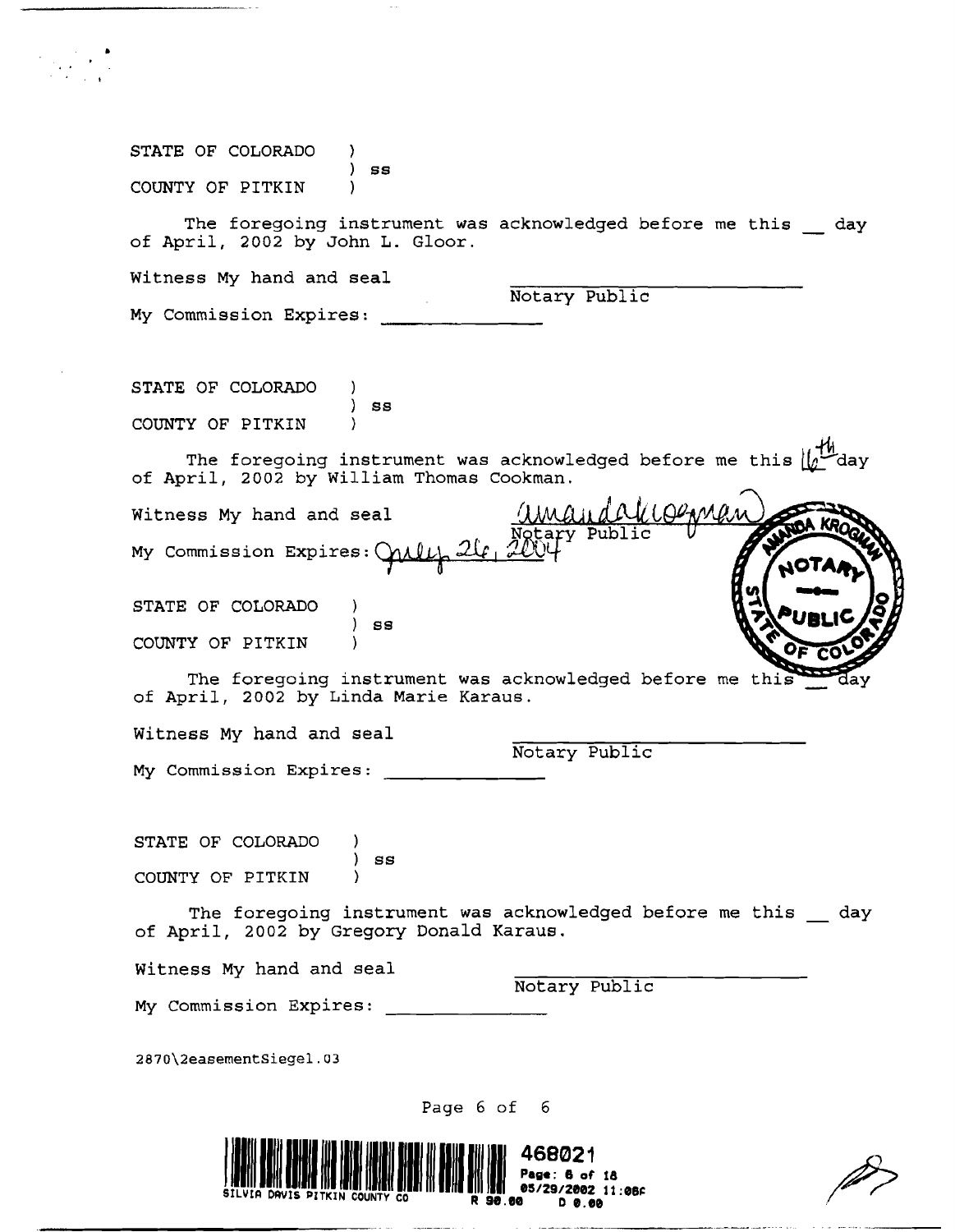## **EASEMENT AGREEMENT**

 $\mathcal{C}(\mathbf{P})$  .

This Easement Agreement is made this \_\_ day of April, 2002, between Barry C. Siegel and Sharon L. Siegel and their respective heirs, successors and assigns (collectively, "Grantees") and John L. Gloor, William Thomas Cookman, Linda Marie Karaus and Gregory Donald Karaus and their respective heirs, successors and assigns (each individually, a "Grantor", and collectively, the "Grantors").

*Whereas,* Grantees are the owners of Lot 2, Aspen Electric Subdivision, according to the Plat thereof recorded February 19, 1993 in Plat Book 30 at Page 85 as Reception No. 354093, Pitkin County, Colorado ("Lot 2, Aspen Electric Subdivision").

*Whereas,* Grantor John L. Gloor is the owner of Condominium Unit 500, Smuggler's Cove Condominiums, according to the Condominium Map thereof recorded March 5, 1993 in Plat Book 30 at Page 94, and as defined and described in the Condominium Declaration for Smuggler's Cove recorded March 3, 1993 in Book 705 at Page 103, Pitkin County, Colorado.

*Whereas,* Grantor William Thomas Cookman is the owner of Condominium Unit 508, Smuggler's Cove Condominiums, according to the Condominium Map thereof recorded March 5, 1993 in Plat Book 30 at Page 94, and as defined and described in the Condominium Declaration for Smuggler's Cove recorded March 3, 1993 in Book 705 at Page 103, Pitkin County, Colorado.

*Whereas,* Grantors Linda Marie Karaus and Gregory Donald Karaus are the owners of Condominium Unit SID, Smuggler's Cove Condominiums, according to the Condominium Map thereof recorded March S, 1993 in Plat Book 30 at Page 94, and as defined and described in the Condominium Declaration for Smuggler's Cove recorded March 3, 1993 in Book 705 at Page 103, Pitkin County, Colorado.

Whereas, Grantors as tenants in common, are also co-owners of all of the "Common Elements" of the Smuggler's Cove Condominiums as defined and described in the Condominium Declaration for Smuggler's Cove recorded March 3, 1993 in Book 70S at Page 103, Pitkin County, Colorado and as depicted on the Final Plat of Aspen Electric Subdivision Affordable Housing Planned Unit Development Amendment recorded in Plat Book 57 at Page 85, Pitkin County, Colorado.

*Whereas,* the Smuggler's Cove Condominiums are located on Lot I, Aspen Electric Subdivision, according to the Plat thereof recorded February 19, 1983 in Plat Book 30 at Page 85 as Reception No. 354093, Pitkin County, Colorado ("Lot 1, Aspen Electric Subdivision").

*Whereas,* the Final Plat of the Aspen Electric subdivision recorded in Plat Book 30 at Page 85, Pitkin County, Colorado depicts a "Pedestrian Access & Utility Easement" traversing Lot 1, Aspen

 $\int \mathcal{L} \int \mathcal{L}$ 

468021 Page: 7 of 18<br>05/29/2002 11:0<br>90.00 D 0.00 1111111111111111111 SILVIA DAVIS PITKIN COUNTV CO R

Page 1 of 6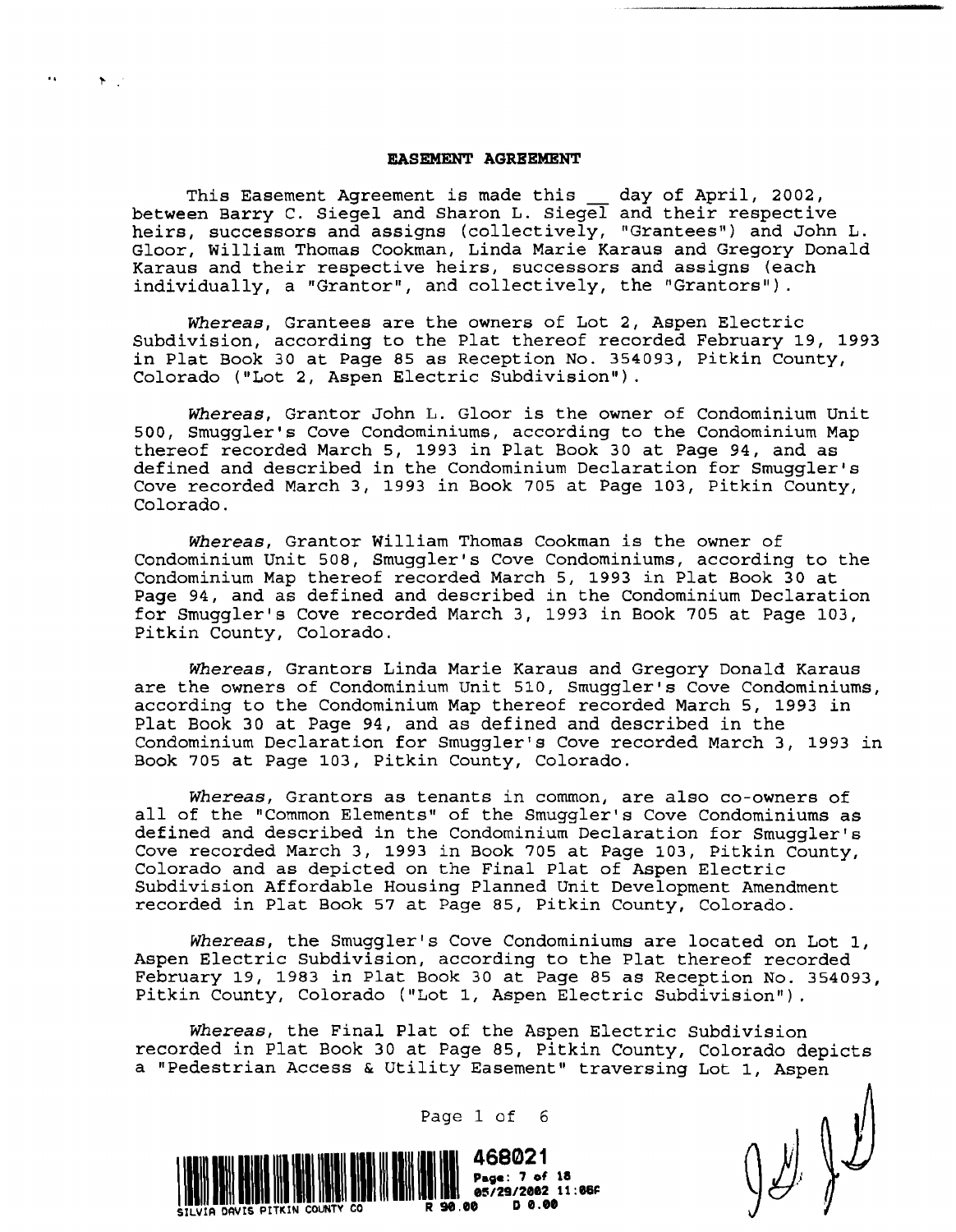Electric Subdivision for the benefit of Lot 2, Aspen Electric Subdivision, but does not dedicate the Pedestrian Access & Utility Easement for the use of Lot 2, Aspen Electric Subdivision.

'.

*Whereas,* the Final Plat of the Aspen Electric Subdivision Affordable Housing Subdivision Planed Unit Development Amendment recorded in Plat Book 57 at Page 85, Pitkin County, Colorado erroneously references recording information of Book 546, Page 575 for such "Pedestrian Access & Utility Easement" when a separate npedestrian Access & Utility Easement" was not recorded in the Office of the Clerk and Recorder of Pitkin County, Colorado.

*Now, therefore,* for a good and valuable consideration, the receipt and sufficiency of which are hereby acknowledged, the Grantors and Grantees enter into this Easement Agreement in order to provide for a dedication of a pedestrian access and utility easement over Lot 1, Aspen Electric Subdivision for the benefit of Lot 2, Aspen Electric subdivision, in the location depicted on the Final Plat of the Aspen Electric Subdivision recorded in Plat Book 30 at Page 85, Pitkin County, Colorado and in the location depicted on the Final Plat of Aspen Electric SUbdivision Affordable Housing Planned Unit Development Amendment recorded in Plat Book 57 at Page 85, Pitkin County, Colorado.

1. Grant of Easement. Grantors hereby grant to Grantees and Grantees' heirs, successors and assigns, a perpetual easement and right-of-way under and across Lot 1, Aspen Electric Subdivision for the purpose of providing pedestrian access to and from Lot 2, Aspen Electric Subdivision, and for the installation, maintenance, repair, operation, replacement and removal of utilities to serve Lot 2, Aspen Electric Subdivision. The easement and right-of-way shall be twenty (20) feet in width and shall be located along the alignment depicted on the Final Plat of the Aspen Electric Subdivision and the Aspen Electric Subdivision Affordable Housing Subdivision Planned Unit Development Amendment; provided that the easement and right-of-way shall also include any portion of Lot 1, Aspen Electric Subdivision where a staircase currently in place on Lot 1, Aspen Electric Subdivision as depicted on the Final Plat of the Aspen Electric Subdivision Affordable Housing Subdivision Planned Unit Development Amendment deviates from the twenty (20) foot wide alignment.

2. Restoration of Surface. In the event that Grantees disrupt any structures, shrubbery, or landscaping on the surface of the easement and right-of-way in connection with the rights granted herein, Grantees shall be responsible for the reasonably prompt restoration of any disturbed structures, shrubbery, or landscaping on the surface of the easement and right-of-way in connection with Grantees' exercise of their rights as granted herein.

3. Pedestrian Access; Staircase. The easement and right-of-way granted herein provides for pedestrian access to and from Lot 2,



Page 2 of 6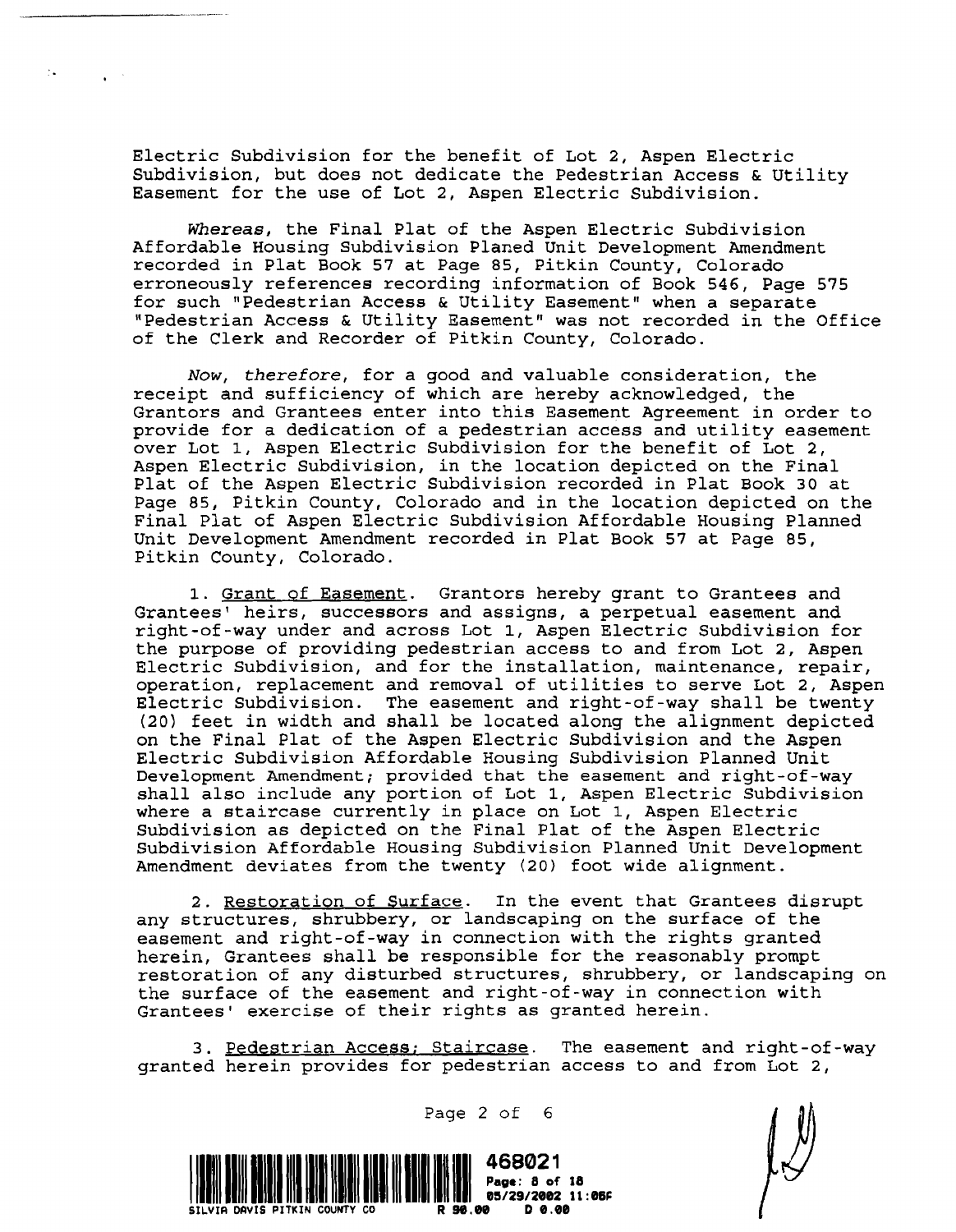Aspen Electric Subdivision. In connection therewith, Grantees have previously constructed a staircase crossing Lot 1, Aspen Electric Subdivision as depicted on the Final Plat of the Aspen Electric Subdivision Affordable Housing Subdivision Planned Unit Development Amendment. From time to time, Grantees may remove or repair such existing staircase, and may replace or alter such existing staircase with a new staircase complying with the City of Aspen Building Code, and constructed with different materials in the same or in a different location from the existing staircase, as long as such new staircase, as it crosses Lot 1, Aspen Electric Subdivision, is located within the alignment of the easement and right-of-way as provided for herein, including any portion of Lot 1, Aspen Electric Subdivision where the existing staircase currently in place deviates from the twenty (20) foot wide alignment depicted on the Final Plat of the Aspen Electric Subdivision and the Aspen Electric Subdivision Affordable Housing Subdivision Planned Unit Development Amendment.

 $\sim 100$  km  $^{-1}$ 

4. Ratification of Prior Easement. Grantees and Grantors hereby ratify and confirm the terms, conditions, rights, and obligations of the Agreement entered into among Grantees and Robert C. and Glenda Smith recorded on September 22, 1987 and recorded in Book 546 at Page 515, Pitkin County, Colorado providing for among other things, the Grantees' grant of an easement "over the northwest corner of Lot 3 of Sunny Park North Subdivision so as to provide the Smiths with access to a common utility connection  $\ldots$  "

5. Ownership. Grantors represent and warrant that Grantors are the owners of Lot 1, Aspen Electric Subdivision and that Grantors have the right to grant this easement and right-of-way.

6. Approval of Association. Grantors represent and warrant that the terms and provisions of this Easement Agreement have been ratified and approved by the Smuggler's Cove Condominium Association.

7. Heirs, Successors and Assigns. This Easement Agreement shall inure to the benefit of and be binding upon the respective heirs, personal representatives, successors and assigns of the parties, shall be deemed a covenant running with the land for the use and benefit of Lot 2, Aspen Electric Subdivision, and as a burden upon Lot 1, Aspen Electric Subdivision, and shall remain in full force and effect so long as the easement and right-of-way provided force and crised so long as one easement and right of way provided for herein shall be utilized for the purposes for which the easement and right-of-way were granted.

8. Indemnification. Each party shall hold harmless and indemnify the other party from any liability for personal injury, property damages, claims, demands, costs or liabilities, including reasonable attorney's fees, resulting from or arising out of any installation, repair, operation, maintenance, or use of the easement and right-of-way, or arising out of the negligence or wilful misconduct of the indemnifying party or his, her or its respective



Page 3 of 6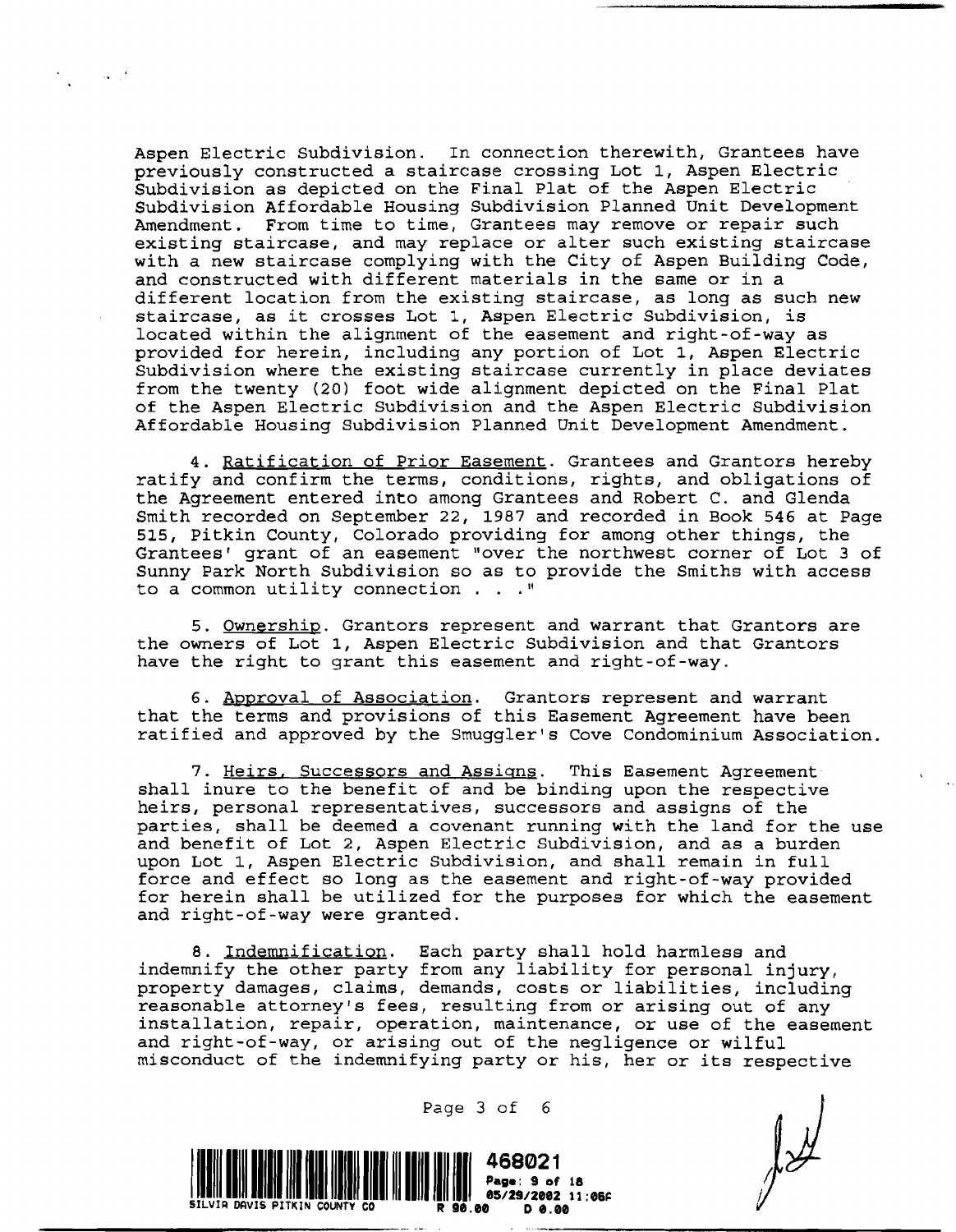employees, agents, and representatives.

 $\mathcal{O}(\mathcal{A})$  and  $\mathcal{O}(\mathcal{A})$  .

*9. Notice.* All notices hereunder shall be in writing and shall be deemed to have been duly given on the date of personal delivery or three days after deposit in the United States Mail, postage prepaid, certified or registered, and properly addressed to the mailing address of the parties at their addresses set forth in this Easement Agreement. Any party, or any successor or assign to a party, may change *its* address for purposes of notice, by giving notice as provided above, and recording in the real property records of Pitkin County, Colorado a notice referencing this Easement Agreement and the legal description of the Property.

10. Counterparts. This Easement Agreement may be executed *in*  multiple counterparts, in writing or by legible facsimile copy, each of which shall constitute an original, but all of which, taken together, shall constitute one and the same instrument.

11. Miscellaneous. This Easement Agreement constitutes the entire agreement between the parties with respect to the subject matter hereof and supercedes all prior and contemporaneous representations, understandings and agreements. No provision of this Easement Agreement may be waived except in a writing executed by all of the parties hereto. The rule of strict construction shall not apply to this Easement Agreement and this Easement Agreement shall be given reasonable construction without construing the Easement Agreement against the party who drafted it. In the event of any action or proceeding to enforce the provisions of this Easement Agreement, the prevailing party shall be entitled to recover *his,* her or *its* reasonable attorney's fees and costs, in addition to any other relief to which he, her or it may be entitled.

IN WITNESS WHEREOF the parties have duly executed this Easement Agreement on the date set forth above.

GRANTEES:

Dated: April  $/6$ , 2002

Barry C. Siegel

(address)

Dated: April \_\_\_, 2002

Sharon L. Siegel

(address)



Page 4 of 6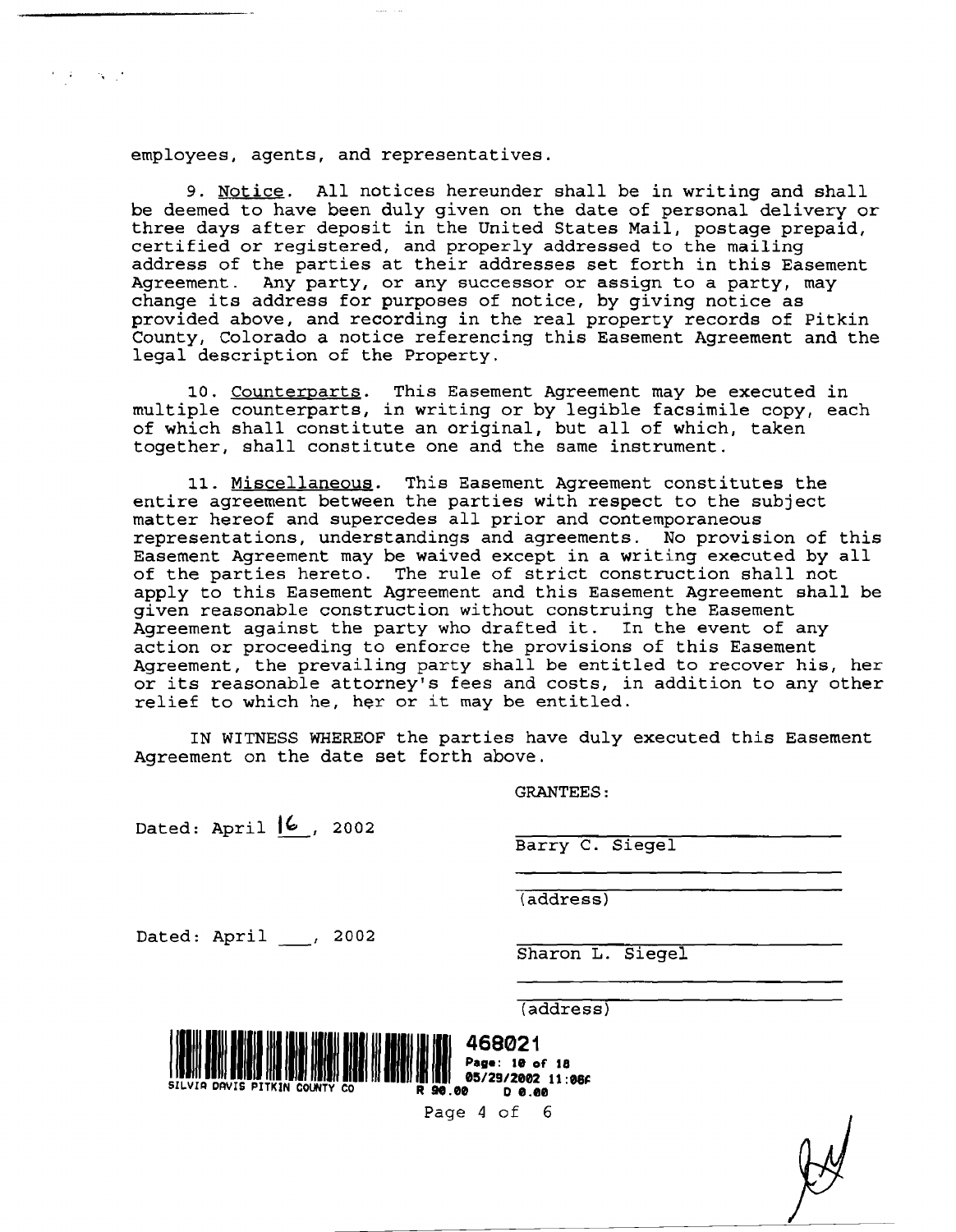÷.

| Dated: April $\frac{1}{k}$ , 2002 | <b>GRANTORS</b><br>John L. Gloor<br>500 PARK CIRCLE<br>$ASEN$ , CO 81611 |
|-----------------------------------|--------------------------------------------------------------------------|
| Dated: April ___, 2002            | $\overline{\text{(address)}}$<br>William Thomas Cookman                  |
| Dated: April , 2002               | (address)<br>Linda Marie Karaus                                          |
| Dated: April ___, 2002            | (address)<br>Gregory Donald Karaus<br>(address)                          |



Page 5 of 6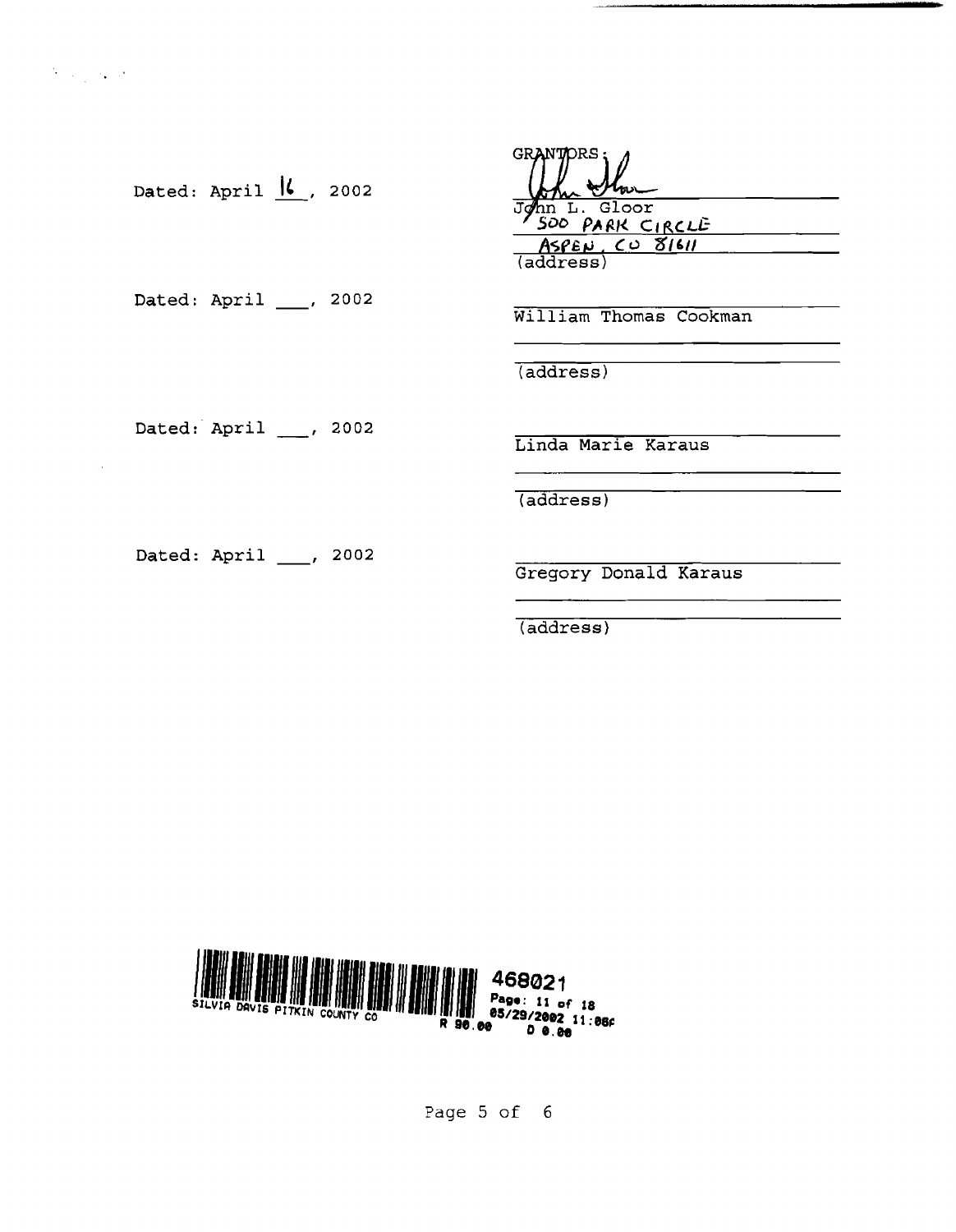| STATE OF COLORADO<br>SS                                                                               |                                                                            |
|-------------------------------------------------------------------------------------------------------|----------------------------------------------------------------------------|
| COUNTY OF PITKIN                                                                                      |                                                                            |
| of April, 2002 by John L. Gloor.                                                                      | The foregoing instrument was acknowledged before me this $\  \cdot \ $ day |
| Witness My hand and seal                                                                              | <i>MAYOAN</i>                                                              |
| My Commission Expires:                                                                                | <b>JOA KROO</b>                                                            |
| STATE OF COLORADO                                                                                     |                                                                            |
| 98<br>COUNTY OF PITKIN                                                                                |                                                                            |
| The foregoing instrument was acknowledged before me this<br>of April, 2002 by William Thomas Cookman. | day                                                                        |
| Witness My hand and seal                                                                              |                                                                            |
| My Commission Expires:                                                                                | Notary Public                                                              |
| STATE OF COLORADO                                                                                     |                                                                            |
| ss<br>COUNTY OF PITKIN                                                                                |                                                                            |
| of April, 2002 by Linda Marie Karaus.                                                                 | The foregoing instrument was acknowledged before me this day               |
| Witness My hand and seal                                                                              |                                                                            |
| My Commission Expires:                                                                                | Notary Public                                                              |
| STATE OF COLORADO                                                                                     |                                                                            |
| SS<br>COUNTY OF PITKIN                                                                                |                                                                            |
| of April, 2002 by Gregory Donald Karaus.                                                              | The foregoing instrument was acknowledged before me this day               |
| Witness My hand and seal                                                                              | Notary Public                                                              |
| My Commission Expires:                                                                                |                                                                            |
| 2870\2easementSiegel.03                                                                               |                                                                            |
| Page 6 of 6                                                                                           |                                                                            |
|                                                                                                       | 468021                                                                     |
|                                                                                                       | Page: 12 of 18                                                             |
|                                                                                                       | 11:066                                                                     |

 $\sim$ 

 $\sim$ 

 $\sim 10^7$ 

 $\mathcal{L}(\mathcal{A})$  and  $\mathcal{L}(\mathcal{A})$  is a set of the set of  $\mathcal{L}(\mathcal{A})$  , and  $\mathcal{L}(\mathcal{A})$ 

 $\sim$  10  $\mu$  m and an analysis of the second contract  $\sim$  10  $^{\circ}$ 

 $\label{eq:2} \frac{1}{2}\sum_{i=1}^n\frac{1}{2}\sum_{j=1}^n\frac{1}{2}\sum_{j=1}^n\frac{1}{2}\sum_{j=1}^n\frac{1}{2}\sum_{j=1}^n\frac{1}{2}\sum_{j=1}^n\frac{1}{2}\sum_{j=1}^n\frac{1}{2}\sum_{j=1}^n\frac{1}{2}\sum_{j=1}^n\frac{1}{2}\sum_{j=1}^n\frac{1}{2}\sum_{j=1}^n\frac{1}{2}\sum_{j=1}^n\frac{1}{2}\sum_{j=1}^n\frac{1}{2}\sum_{j=1}^n\frac{$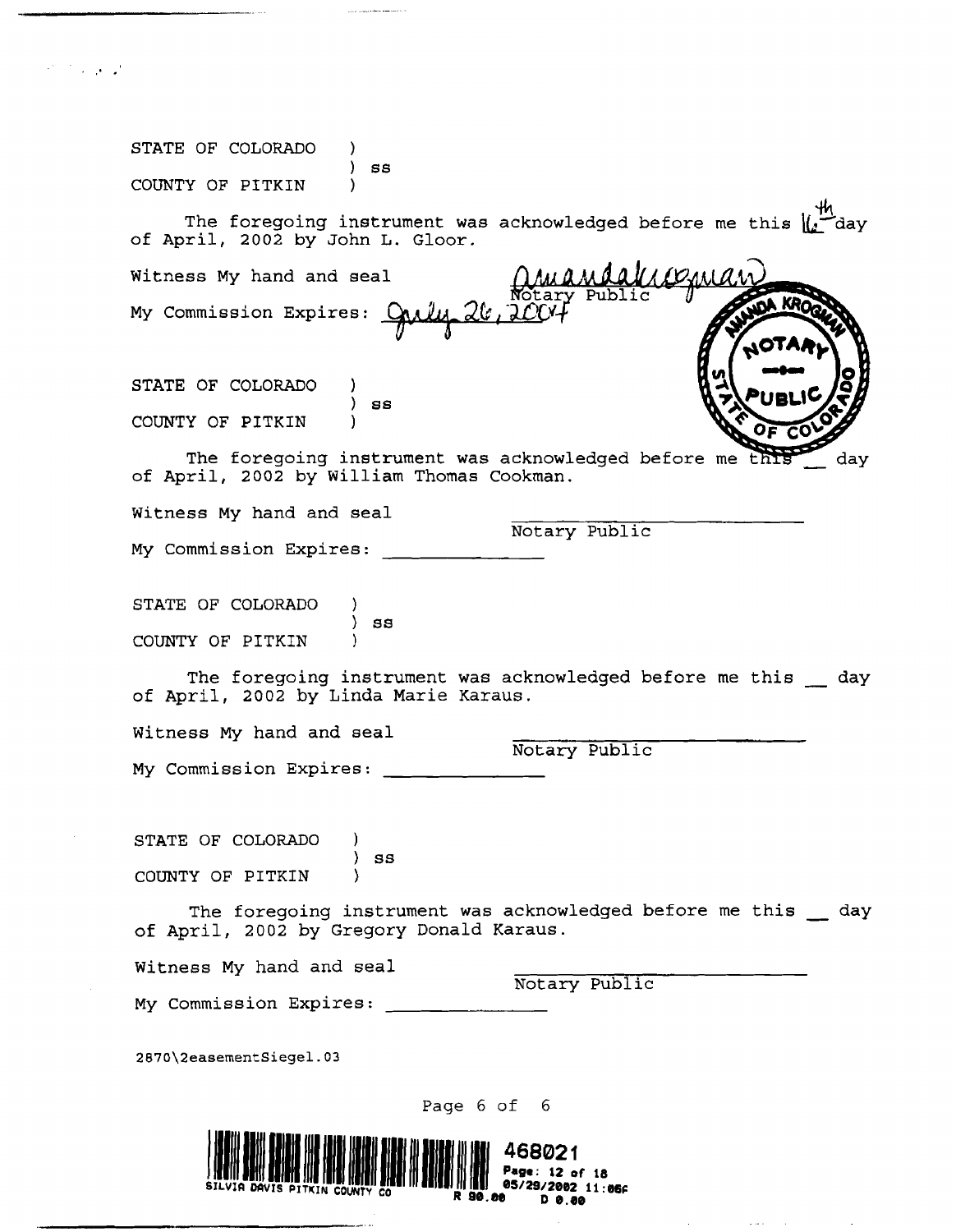## **EASEMEN'l' AGREEMENT**

 $\mathcal{L}(\mathcal{L})$  and  $\mathcal{L}(\mathcal{L})$ 

This Easement Agreement is made this \_\_ day of April, 2002, between Barry C. Siegel and Sharon L. Siegel and their respective heirs, successors and assigns (collectively, "Grantees") and John L. Gloor, William Thomas Cookman, Linda Marie Karaus and Gregory Donald Karaus and their respective heirs, successors and assigns (each individually, a "Grantor", and collectively, the "Grantors").

*Whereas,* Grantees are the owners of Lot 2, Aspen Electric Subdivision, according to the Plat thereof recorded February 19, 1993 in Plat Book 30 at Page 85 as Reception No. 354093, Pitkin County, Colorado ("Lot 2, Aspen Electric Subdivision") .

*Whereas,* Grantor John L. Gloor is the owner of Condominium Unit 500, Smuggler's Cove Condominiums, according to the Condominium Map thereof recorded March 5, 1993 in Plat Book 30 at Page 94, and as defined and described in the Condominium Declaration for Smuggler's Cove recorded March 3, 1993 in Book 705 at Page 103, Pitkin County,<br>Colorado.

*Whereas,* Grantor William Thomas Cookman is the owner of Condominium Unit 508, Smuggler's Cove Condominiums, according to the Condominium Map thereof recorded March 5, 1993 in Plat Book 30 at Page 94, and as defined and described in the Condominium Declaration for Smuggler's Cove recorded March 3, 1993 in Book 705 at Page 103, Pitkin County, Colorado.

, *Whereas,* Grantors Linda Marie Karaus and Gregory Donald Karaus are the owners of Condominium Unit 510, Smuggler's Cove Condominiums, according to the Condominium Map thereof recorded March 5, 1993 in Plat Book 30 at Page 94, and as defined and described in the Condominium Declaration for Smuggler's Cove recorded March 3, 1993 in Book 705 at Page 103, Pitkin County, Colorado.

Whereas, Grantors as tenants in common, are also co-owners of all of the "Common Elements" of the Smuggler's Cove Condominiums as defined and described in the Condominium Declaration for Smuggler's Cove recorded March 3, 1993 in Book 705 at Page 103, Pitkin County, Colorado and as depicted on the Final Plat of Aspen Electric Subdivision Affordable Housing Planned Unit Development Amendment recorded *in* Plat Book 57 at Page 85, Pitkin County, Colorado.

*Whereas,* the Smuggler's Cove Condominiums are located on Lot 1, Aspen Electric Subdivision, according to the Plat thereof recorded February 19, 1983 in Plat Book 30 at Page 85 as Reception No. 354093, Pitkin County, Colorado ("Lot 1, Aspen Electric Subdivision") .

*Whereas,* the Final Plat of the Aspen Electric Subdivision recorded in Plat Book 30 at Page 85, Pitkin County, Colorado depicts a "Pedestrian Access & Utility Easement" traversing Lot I, Aspen

 $541 L$ 



Page 1 of 6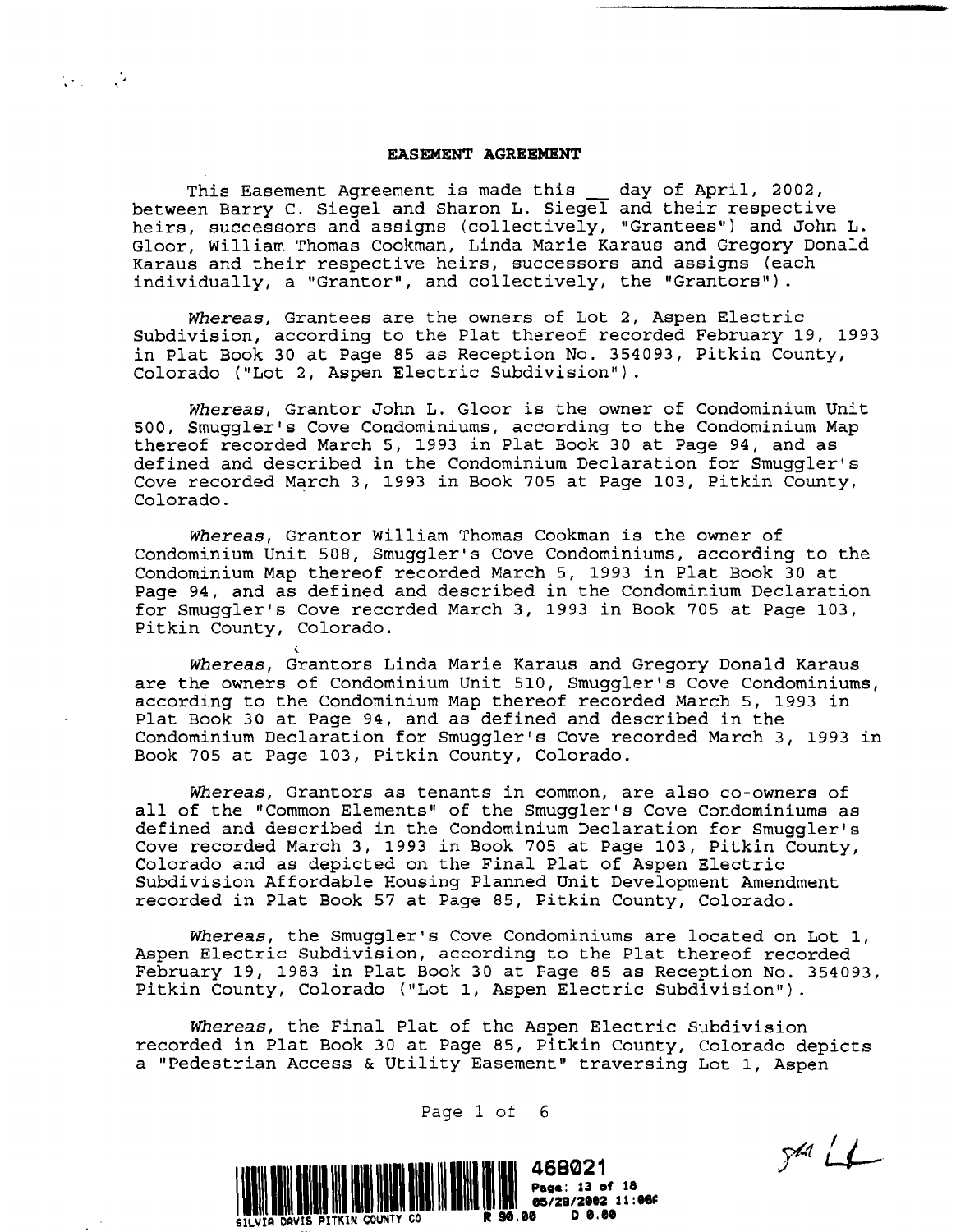Electric Subdivision for the benefit of Lot 2, Aspen Electric subdivision, but does not dedicate the Pedestrian Access & Utility Easement for the use of Lot 2, Aspen Electric Subdivision.

*Whereas,* the Final Plat of the Aspen Electric Subdivision Affordable Housing Subdivision Planed Unit Development Amendment recorded in Plat Book 57 at Page 85, Pitkin County, Colorado erroneously references recording information of Book 546, Page 575 for such "Pedestrian Access & Utility Easement" when a separate "Pedestrian Access & Utility Easement" was not recorded in the Office of the Clerk and Recorder of Pitkin County, Colorado.

*Now, therefore,* for a good and valuable consideration, the receipt and sufficiency of which are hereby acknowledged, the Grantors and Grantees enter into this Easement Agreement in order to provide for a dedication of a pedestrian access and utility easement over Lot I, Aspen Electric Subdivision for the benefit of Lot 2, Aspen Electric Subdivision, in the location depicted on the Final Plat of the Aspen Electric Subdivision recorded in Plat Book 30 at Page 85, Pitkin County, Colorado and in the location depicted on the Final Plat of Aspen Electric Subdivision Affordable Housing Planned Unit Development Amendment recorded in Plat Book 57 at Page 85, Pitkin County, Colorado.

1. Grant of Easement. Grantors hereby grant to Grantees and Grantees' heirs, successors and assigns, a perpetual easement and right-of-way under and across Lot 1, Aspen Electric Subdivision for the purpose of providing pedestrian access to and from Lot 2, Aspen Electric Subdivision, and for the installation, maintenance, repair, operation, replacement and removal of utilities to serve Lot 2, Aspen Electric Subdivision. The easement and right-of-way shall be twenty (20) feet in width and shall be located along the alignment depicted on the Final Plat of the Aspen Electric Subdivision and the Aspen Electric Subdivision Affordable Housing Subdivision Planned Unit Development Amendment; provided that the easement and right-of-way shall also include any portion of Lot 1, Aspen Electric Subdivision where a staircase currently in place on Lot I, Aspen Electric Subdivision as depicted on the Final Plat of the Aspen Electric Subdivision Affordable Housing Subdivision Planned Unit Development Amendment deviates from the twenty (20) foot wide alignment.

2. Restoration of Surface. In the event that Grantees disrupt any structures, shrubbery, or landscaping on the surface of the easement and right-of-way in connection with the rights granted herein, Grantees shall be responsible for the reasonably prompt restoration of any disturbed structures, shrubbery, or landscaping on the surface of the easement and right-of-way in connection with Grantees' exercise of their rights as granted herein.

3. Pedestrian Access: Staircase. The easement and right-of-way granted herein provides for pedestrian access to and from Lot 2,

Page 2 of 6



 $\mathscr{J}$  LC

لألأت

 $\mathcal{A}=\mathcal{A}$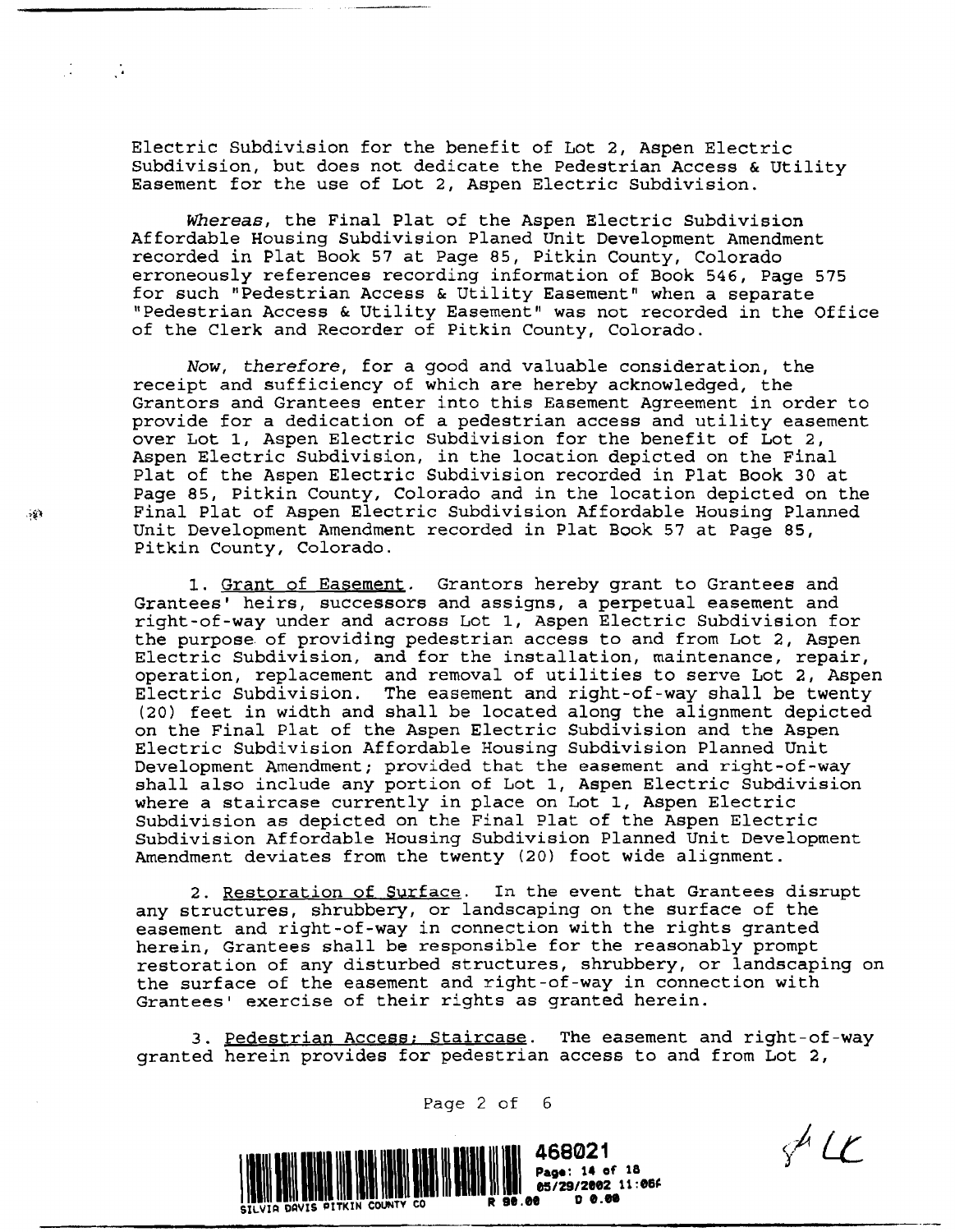Aspen Electric Subdivision. In connection therewith, Grantees have previously constructed a staircase crossing Lot 1, Aspen Electric Subdivision as depicted on the Final Plat of the Aspen Electric Subdivision Affordable Housing Subdivision Planned Unit Development Amendment. From time to time, Grantees may remove or repair such existing staircase, and may replace or alter such existing staircase with a new staircase complying with the City of Aspen Building Code, and constructed with different materials in the same or in a different location from the existing staircase, as long as such new staircase, as it crosses Lot 1, Aspen Electric Subdivision, is located within the alignment of the easement and right-of-way as provided for herein, including any portion of Lot 1, Aspen Electric Subdivision where the existing staircase currently in place deviates from the twenty (20) foot wide alignment depicted on the Final Plat of the Aspen Electric SUbdivision and the Aspen Electric Subdivision Affordable Housing subdivision Planned Unit Development Amendment.

4. Ratification of Prior Easement. Grantees and Grantors hereby ratify and confirm the terms, conditions, rights, and obligations of the Agreement entered into among Grantees and Robert C. and Glenda Smith recorded on September 22, 1987 and recorded in Book 546 at Page 515, Pitkin County, Colorado providing for among other things, the Grantees' grant of an easement "over the northwest corner of Lot 3 of Sunny Park North Subdivision so as to provide the Smiths with access to a common utility connection . . . "

5. Ownership. Grantors represent and warrant that Grantors are the owners of Lot 1, Aspen Electric Subdivision and that Grantors have the right to grant this easement and right-of-way.

6. Approval of Association. Grantors represent and warrant that the terms and provisions of this Easement Agreement have been ratified and approved by the Smuggler's Cove Condominium Association.

7. Heirs, Successors and Assigns. This Easement Agreement shall inure to the benefit of and be binding upon the respective heirs, personal representatives, successors and assigns of the parties, shall be deemed a covenant running with the land for the use and benefit of Lot 2, Aspen Electric Subdivision, and as a burden upon Lot 1, Aspen Electric Subdivision, and shall remain in full force and effect so long as the easement and right-of-way provided for herein shall be utilized for the purposes for which the easement and right-of-way were granted.

8. Indemnification. Each party shall hold harmless and indemnify the other party from any liability for personal injury, property damages, claims, demands, costs or liabilities, including reasonable attorney's fees, resulting from or arising out of any installation, repair, operation, maintenance, or use of the easement and right-of-way, or arising out of the negligence or wilful misconduct of the indemnifying party or his, her or its respective

Page 3 of 6



FUE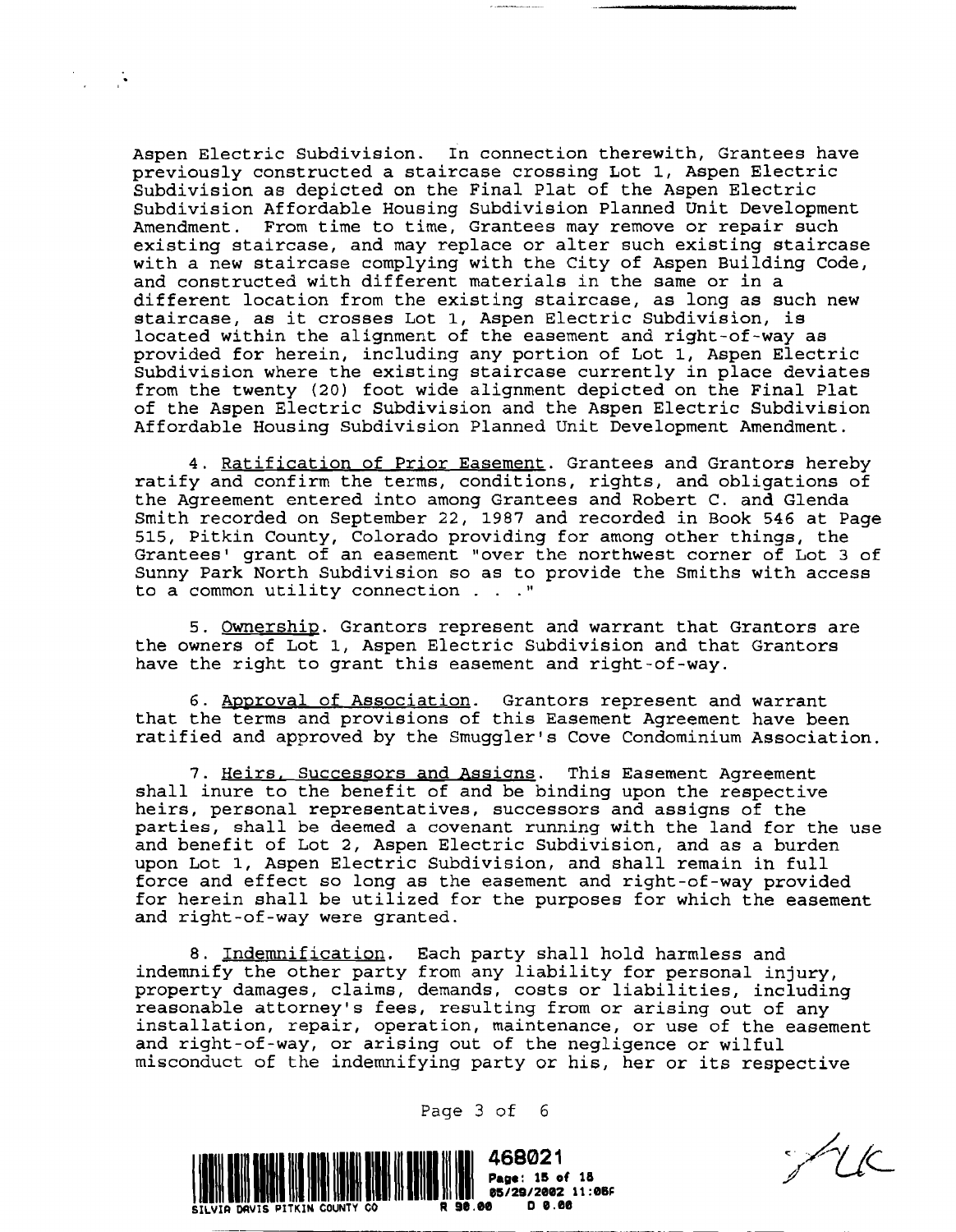employees, agents, and representatives.

 $\mathcal{F}^{\mathcal{F}}_{\mathcal{F}}$  and  $\mathcal{F}^{\mathcal{F}}_{\mathcal{F}}$ 

9. Notice. All notices hereunder shall be in writing and shall be deemed to have been duly given on the date of personal delivery or three days after deposit in the United States Mail, postage prepaid, certified or registered, and properly addressed to the mailing address of the parties at their addresses set forth in this Easement Agreement. Any party, or any successor or assign to a party, may change *its* address for purposes of notice, by giving notice as provided above, and recording in the real property records of Pitkin County, Colorado a notice referencing this Easement Agreement and the legal description of the Property.

10. Counterparts. This Easement Agreement may be executed in multiple counterparts, in writing or by legible facsimile copy, each of which shall constitute an original, but all of which, taken together, shall constitute one and the same instrument.

11. Miscellaneous. This Easement Agreement constitutes the entire agreement between the parties with respect to the subject matter hereof and supercedes all prior and contemporaneous representations, understandings and agreements. No provision of this Easement Agreement may be waived except in a writing executed by all of the parties hereto. The rule of strict construction shall not apply to this Easement Agreement and this Easement Agreement shall be given reasonable construction without construing the Easement Agreement against the party who drafted it. In the event of any action or proceeding to enforce the provisions of this Easement Agreement, the prevailing party shall be entitled to recover his, her or its reasonable attorney's fees and costs, in addition to any other relief to which he, her or it may be entitled.

IN WITNESS WHEREOF the parties have duly executed this Easement Agreement on the date set forth above.

Page 4 of 6

GRANTEES:

Dated: April \_\_\_, 2002

Barry C. Siegel

(address)

Dated: April , 2002

Sharon L. Siegel

(address)



Alt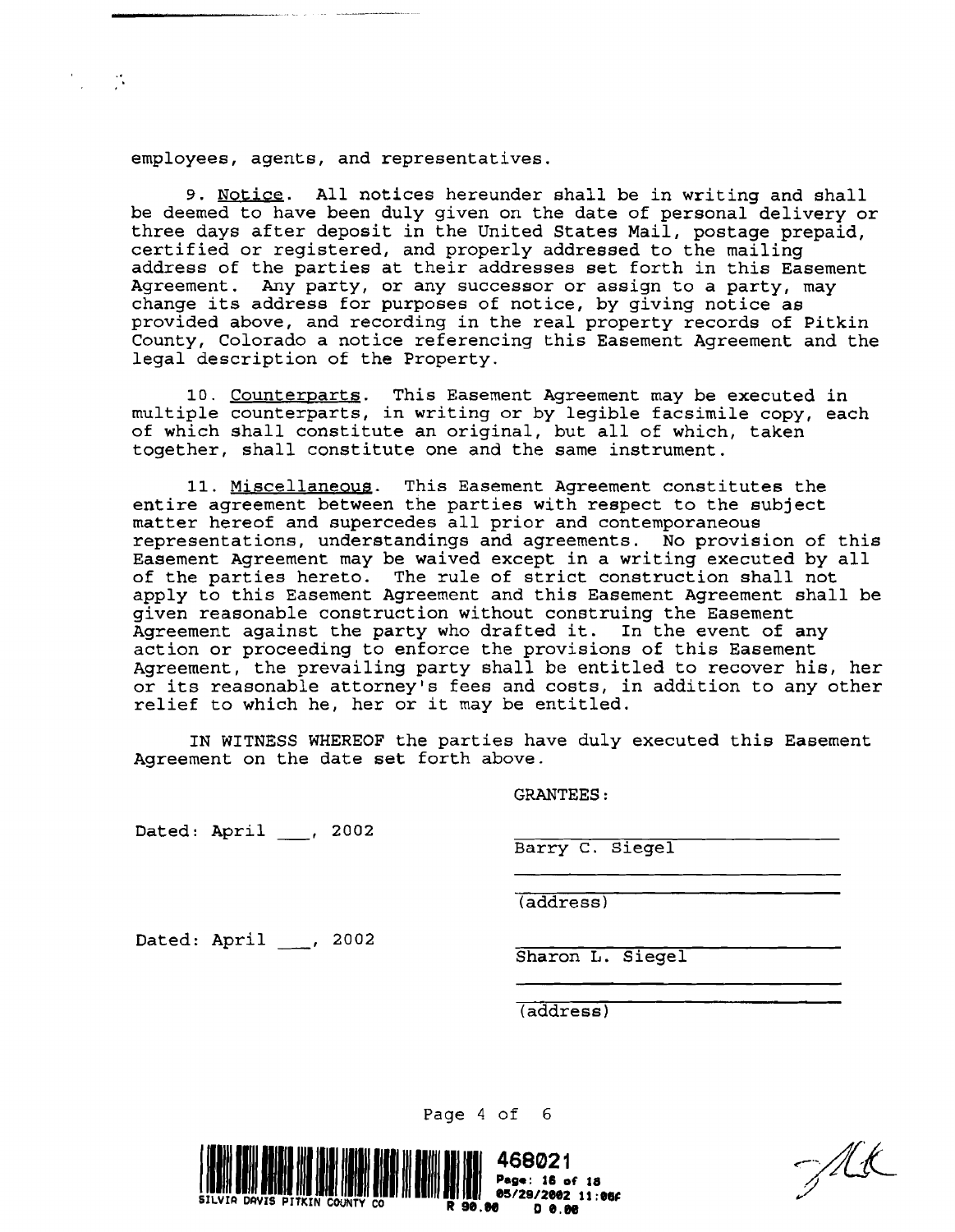$\frac{1}{2} \sum_{i=1}^n \frac{1}{2} \sum_{j=1}^n \frac{1}{2} \sum_{j=1}^n \frac{1}{2} \sum_{j=1}^n \frac{1}{2} \sum_{j=1}^n \frac{1}{2} \sum_{j=1}^n \frac{1}{2} \sum_{j=1}^n \frac{1}{2} \sum_{j=1}^n \frac{1}{2} \sum_{j=1}^n \frac{1}{2} \sum_{j=1}^n \frac{1}{2} \sum_{j=1}^n \frac{1}{2} \sum_{j=1}^n \frac{1}{2} \sum_{j=1}^n \frac{1}{2} \sum_{j=$ 

Dated: April \_\_\_, 2002

Dated: April  $\_\_$ , 2002

GRANTORS:

John L. Gloor

(address)

William Thomas Cookman

(address)

Linda (address) Marie Karaus 510 Park Circle *Angan*<br>(address)

Dated: April 17, 2002<br>Gregory Donald Karaus<br>540 Prove Cineur Gregor Ò (address

Dated: April  $\sqrt{7}$ , 2002



Page 5 of 6

 $\zeta$ K